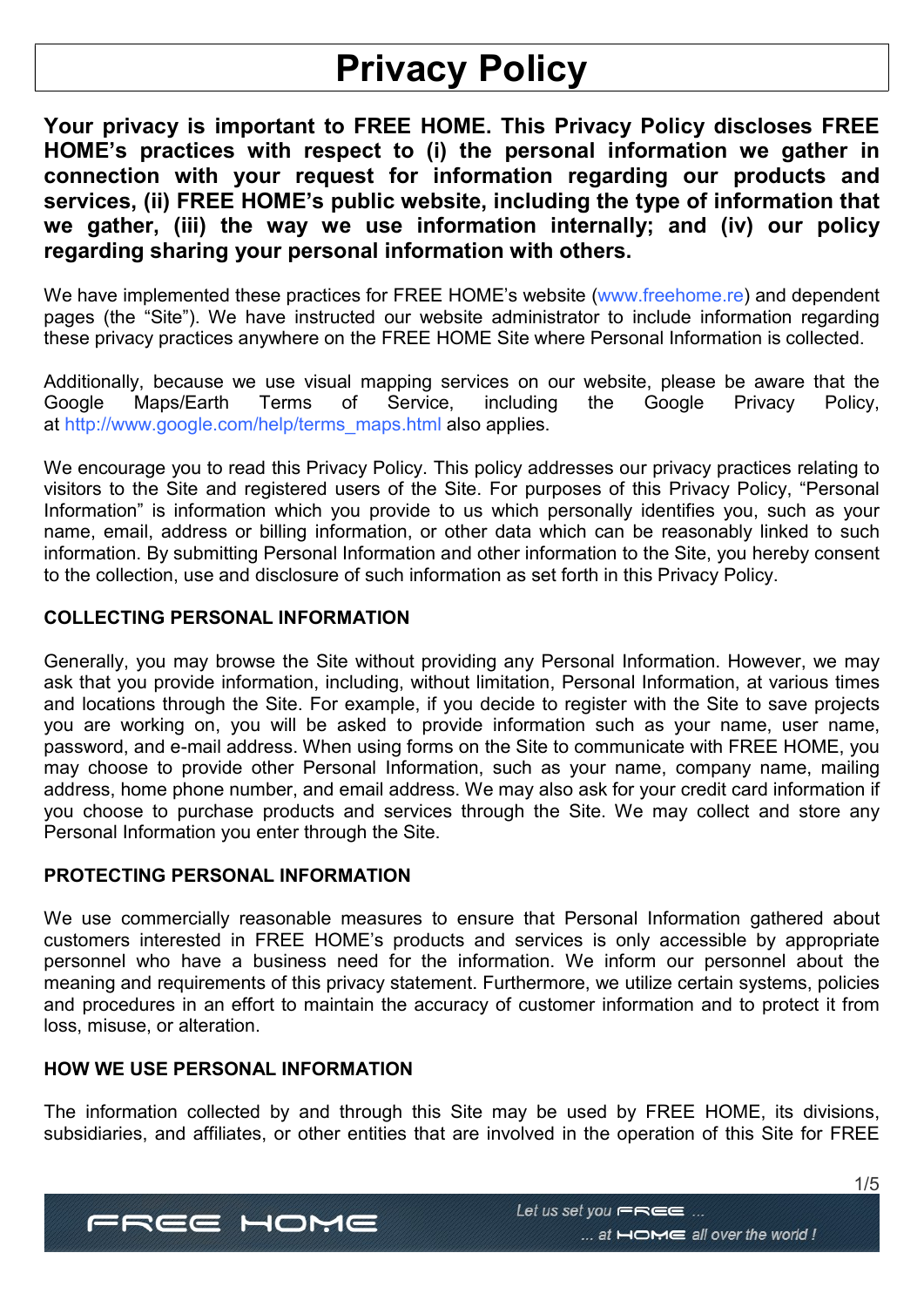HOME's purposes. FREE HOME may use the information collected and provided, individually or in an aggregate form, in order to:

- contact you about the Site;
- notify you about important changes to the Site;
- evaluate products or services FREE HOME could offer to you;
- monitor or improve use of the Site:
- monitor compliance with the Terms of Use relating to the Site;
- compare and otherwise use data entered by users for any purpose including consulting, research and marketing;
- customize any advertising and content you see on the Site;
- provide special offers to you from FREE HOME and/or its affiliates; and
- send you promotional material on behalf of FREE HOME and/or its affiliates.

We do not sell Personal Information about you to unrelated companies for their independent use.

# DISCLOSING PERSONAL INFORMATION TO OUTSIDE PARTIES

Any Personal Information that you provide to us will be used for our purposes only. Your information will not be shared with other individuals or other companies other than as described in this Privacy Policy. In some instances we may need to provide Personal Information to third parties that we use for delivering specific products or services to you (such as support services, shipping or direct mail organizations) or performing services on our behalf (e.g., performing a credit check). In such cases, our agreements with these third parties do not permit them to engage in further disclosure of your name and delivery address or other Personal Information. FREE HOME may also access and disclose your information in the event of a dispute, in response to legal process or law enforcement inquiries, abuse of our website, or violation of our Terms of Use.

Additionally, information about our users, including Personal Information, may be disclosed and otherwise transferred to an acquirer, successor or assignee as part of any merger, acquisition, debt financing, sale of company assets, or other transaction in which Personal Information is transferred to one or more third parties as one of our business assets.

# DOMAIN NAME AND IP ADDRESS

We collect the domain names and IP addresses of our visitors for statistical purposes, to measure use, to improve the content or responsiveness of our site or to customize the content or layout of the site for the individual visitor. We do not disclose this information to third parties. We may also aggregate information relating to our visitors' traffic patterns from the data that we collect and retain concerning the IP addresses and domain names of our visitors, and we may divulge such aggregate information about our users with third parties such as our business partners, distributors, and service and support providers. You may visit our website anonymously if you wish, by using appropriate software or web services available from or through third parties.

## LOG FILES

We maintain a log file of all actions that are initiated or facilitated using our website, to capture, record and store data concerning the transaction. Access to this data is restricted to those who administer our network and public website, except that we may use and disclose this information to third parties in connection with a dispute, in response to legal process or law enforcement inquiries, abuse of our website, or violation of our Terms of Use.

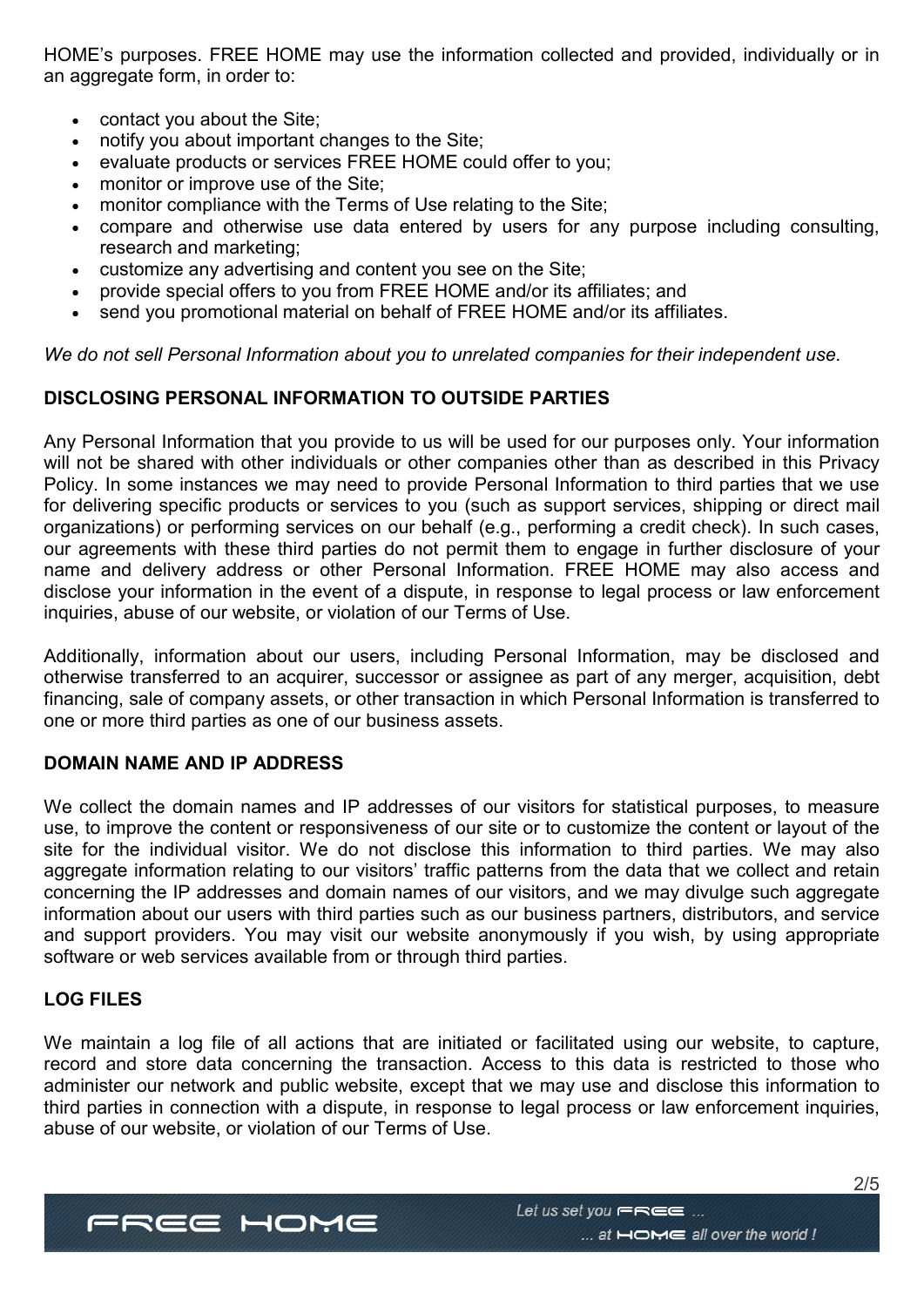#### E-MAIL ADDRESSES

You should know that e-mail is not necessarily secure against all forms of interception. If your communication includes sensitive information about you and you would prefer not to transmit this information in this fashion, please contact us by mail or telephone rather than e-mail.

We collect e-mail addresses that are: volunteered by the visitor; through e-mail messages addressed to our company or its employees; through visitor responses via the "contact" portion of the site; or email marketing destination web pages and public events. We use e-mail addresses for marketing purposes and to inform those interested in our products about events, products, services or other items of interest. We may also use e-mail addresses volunteered by our visitors to register the visitor for an extranet account, to process orders for brochures and other written materials, or otherwise to respond to a visitor's request. You may opt-out of receiving promotional or marketing e-mails at any time by notifying us as a reply to any unwanted e-mail, contacting us at info@freehome.re, or by writing to FREE HOME at 62, rue Adrien Lagourgue, 97424 Piton Saint Leu, Réunion, FRANCE. Requests to unsubscribe from FREE HOME e-mails may take 5 business days to process.

This opt-out procedure will not be available for administrative messages such as e-mails that are necessary to provide confirmation of a completed transaction (such as a purchase, service request or change in the visitor's user profile) or e-mails that confirm a visitor's status as a registered user of the FREE HOME customer extranet.

#### OTHER PERSONAL INFORMATION

We may use a mailing address or phone number that a visitor provides for a variety of FREE HOMErelated reasons. We may send periodic mailings to visitors or make telephone calls to inform those visitors who have provided a mailing address or telephone number of new products, services or events. If you do not wish to receive such calls or mailings, you may request to be removed from our mail and telephone contact list by contacting FREE HOME at info@freehome.re or by telephone (+262.692.870.506). Additionally you may make your request by writing to FREE HOME at 62, rue Adrien Lagourgue, 97424 Piton Saint Leu, Réunion, FRANCE.

#### REFERRAL SERVICES

We may offer functionality on our website that allows you to tell a friend about our services. If you choose to use our invitation service to tell a friend about our services, we will ask you for information needed to send the invitation, such as your friend's email address. We will send your friend an email message inviting him or her to visit or try our services. By providing email addresses or any other contact information of third parties to us, you represent and warrant that you have the right to do so, and you acknowledge and agree and that such information may be used for this purpose. We store this information to send the email invitation, to credit for referrals, and to track the success of our referral program. Your friend may contact us at info@freehome.re to request that we remove his or her email address from our database.

## **COOKIES**

A cookie is an element of data that a website can send to your browser, which may then be stored on your system. You can set your browser to notify you when you receive a cookie, giving you the chance to decide whether to accept it. FREE HOME uses one type of cookie to maintain your login information for as long as you are using one of our website. No Personal Information is stored in this cookie and the cookie is deleted from your computer when you leave the website. Our second cookie

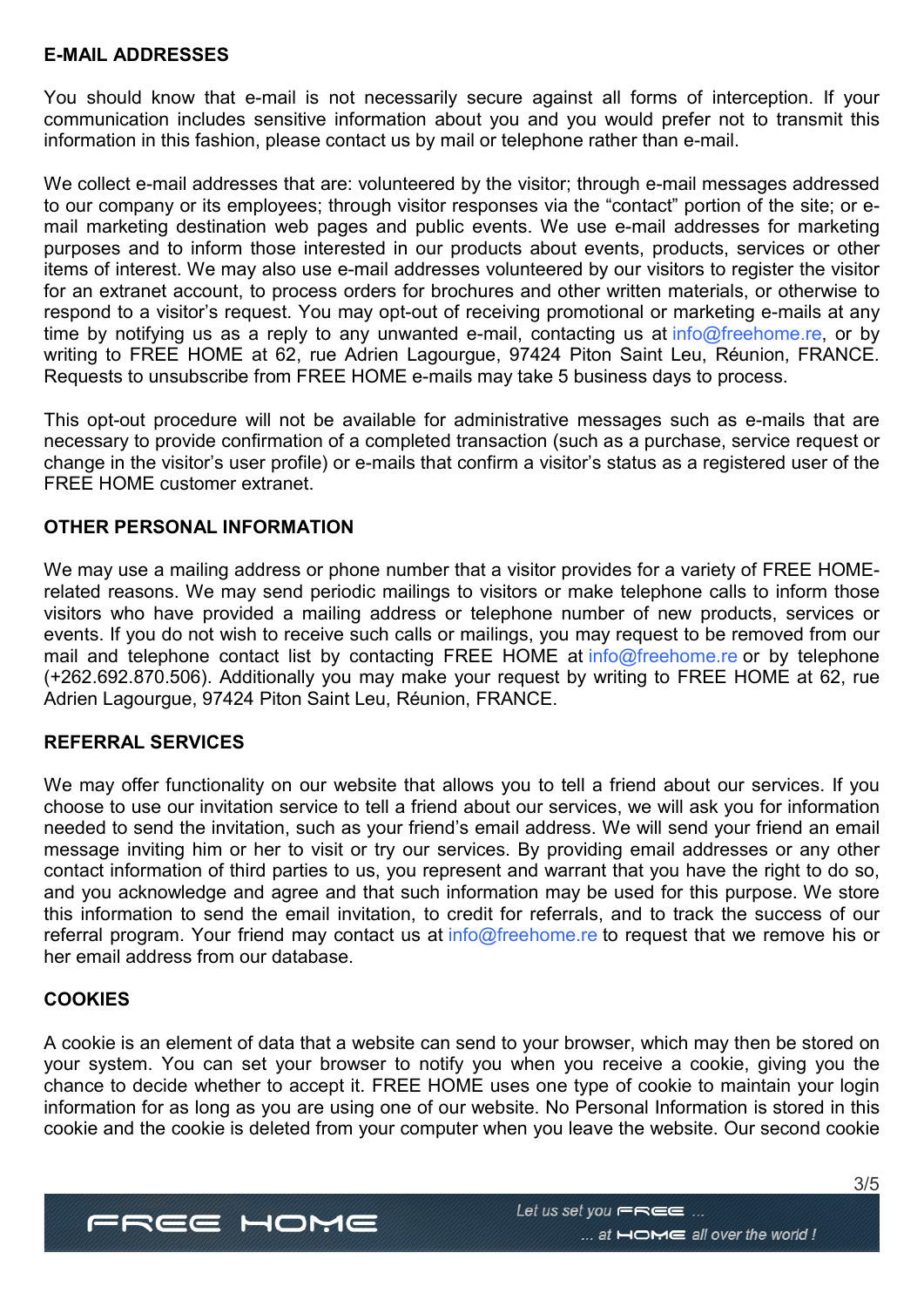type simply identifies you as you move throughout our website, providing faster, personalized access to view various site pages.

# DATA SECURITY

We safeguard the security of the data you send us with certain physical, electronic, and managerial procedures. We take commercially reasonable precautions to protect against misuse, theft, loss, unauthorized access, disclosure, alteration or destruction of your Personal Information. While we strive to protect your Personal Information, we cannot ensure the security of the information you transmit to us, and so we urge you to take every precaution to protect your personal data when you are on the Internet. We suggest that you change your passwords often, that your passwords include a combination of letters and numbers, and that you make certain that you are using a secure browser. Products and services are available which can help give you privacy protection while navigating the Web.

# DATA FORWARDING

We maintain your Personal Information on servers and computers located in Europe. We do not forward your Personal Information outside Europe. Our website is hosted in Europe. If you visit from other regions with laws governing data collection and use that may differ from European Union law, please be aware that you are transferring personal information to the European Union. The European Union does not have the same data protection laws as other jurisdictions. By providing Personal Information to us, you consent to the transfer of it to the European Union and the use of it in accordance with this Privacy Policy and applicable European Union law.

## CHILDREN'S PRIVACY

We do not structure our website to attract children. Accordingly, we do not knowingly or intentionally collect Personal Information from anyone under 13 years of age. If we learn that we have collected Personal Information from a child under the age of 13 on our website, we will delete that information as quickly as possible. If you believe that we may have collected any such Personal Information on our website, please notify us at info@freehome.re.

## THIRD PARTY SITES

Our website may contain links to other third-party sites. When you click on one of these links you are visiting a website operated by someone other than FREE HOME, and the operator of that website may have a different privacy policy. FREE HOME is not responsible for their individual privacy practices. We encourage you to investigate the privacy policies of these third-party operators.

# FUTURE CHANGES

By using our website, you consent to the collection and use of your information as we have outlined in this Privacy Policy and in our Terms of Use. FREE HOME may decide to change this Privacy Policy from time to time. When we do, we will post those changes on this page so that you are always aware of the information we collect, how we use it, and under what circumstances we disclose it. Any such change, update or modification will be effective immediately upon posting on the Site. If at any point FREE HOME decides to use Personal Information in a manner different from that stated at the time it was collected, we may notify you by way of an e-mail or some other means. Your continued use of the Site shall constitute your acceptance of such revised Privacy Policy. Since this Privacy Policy may change from time to time, you should review it periodically before you provide any additional Personal Information anywhere on the Site.